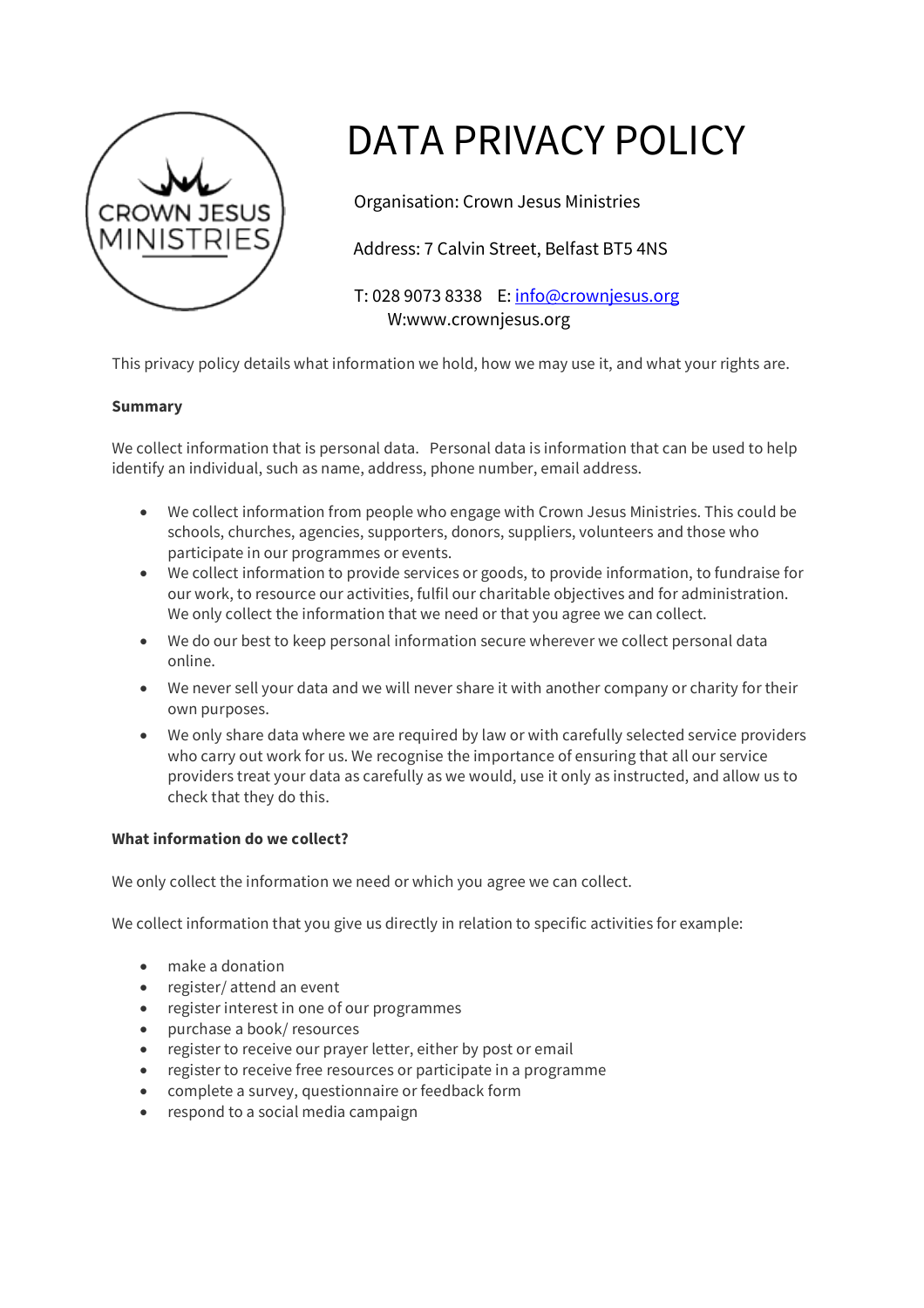## **Information that you give us indirectly**

Your information may be shared with us by fundraising sites like MyDonate or JustGiving. These independent third parties will only do so when you have indicated that you wish to support Crown Jesus Ministries and with your consent.

#### **Information from public sources**

We may combine information you provide us with information from public sources to help us to better understand our supporters. Such information may be gleaned from information that has been published online and in print.

## **Children and Young People**

Young people aged over 13 can consent to data being collected and used. Please refer to our *Data Protection Policy – Children and Young People* for full details.

#### **How do we use personal data?**

The personal data that you provide may be used in the following ways:

- to process any donation(s) we may receive from you, to claim Gift Aid on these donations and to update you on how your donations are being used
- to process event bookings
- to set up standing orders and process one-off payments
- to provide you with information that you have requested about our work or our activities
- to provide you with information about other resources, events or programmes we offer that are similar to those you have already enquired about and to which you have not objected to receiving
- to communicate with supporters
- to record the contact that we have with you
- to provide you with our prayer letter (where you have consented to receiving this information)
- to invite you to provide feedback on a programme or event
- for administration purposes, e.g. we may contact you about a donation you have made or event you have expressed an interest in or registered for
- for internal record keeping, such as the management of feedback or complaints
- to further our legitimate charitable aims such as sending you information about how donations are being used or sending you an annual report

#### **Withdrawing consent**

You can choose at any time to stop receiving materials or to amend those which you receive. Please email *info@crownjesus.org* or telephone 028 9073 8338

#### **Do we sell or share personal information?**

No – we will not sell or share your personal information with other organisations to use for their own purposes.